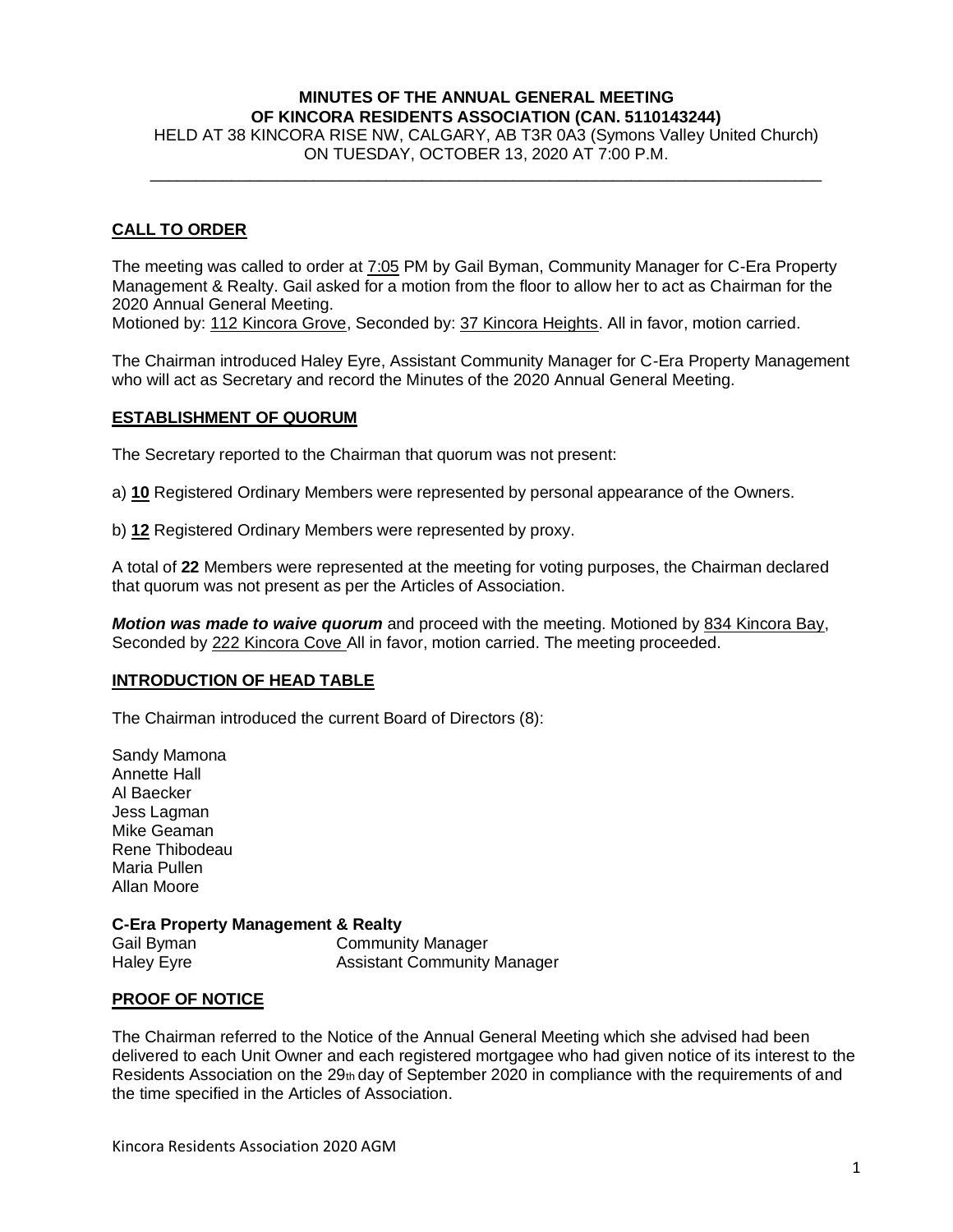## **APPROVAL OF THE 2019 ANNUAL GENERAL MEETING MINUTES**

The Chairman asked for a motion from the floor to accept the 2019 Annual General Meeting minutes. Motioned by:127 Kincora Hill, Seconded by: 98 Kincora Landing. All in favor, motion carried.

### **FINANCIAL REPORT**

The Chairman introduced Annette Hall, Board Treasurer, who presented a financial report and read Auditor comments on the Audit for December 31, 2019. A copy of the 2019 audited financials was mailed to each Member on September 30, 2020 along with the Notice of the Annual General Meeting.

The Board made a motion for consideration to correctly recognize the number of residences in the community; 1381. This correction would be based on the 20/21 review by the management company.

**Q - 37 Kincora Heights**: How did the Audited financials compare to the financials delivered by the property management company? Did they match?

**A – Board**: There are some slight differences between the two. There may be some corrections on things such as interest earned on our investment accounts. Very minor differences.

**Q - 37 Kincora Heights**: Do we have the current 2020 balance sheet as of today?

**A – Board**: The management company provides the previous month's financials at the end of the next month. You can contact your property manager, Gail, for the balance sheets.

**Q - 37 Kincora Heights**: Why did our repairs and maintenance cost jump from \$187,840 in 2018 to \$206,948 in 2019 and what is our current repair and maintenance cost for 2020? Is this an upwards trend?

**A - Gail**: No, there isn't an upwards trend. The entrance feature was done in 2019, which included taking down trees and replacing the retaining wall.

**A – Board:** The repairs and maintenance includes the landscaping maintenance contract, in which there was an increase. In 2020, we separated the landscaping from the maintenance contracts; we went with different companies, which was the best financial decision. As of October 31<sub>st</sub> (67% of the year), we've spent 66% of our budget, so we are on track.

**Q - 37 Kincora Heights**: There is a million dollars in the reserve, why so much?

**A - Board**: It's not necessarily a million dollars in total that we have, because there is operations cash, long term investments, accounts receivable (unpaid HOA fees), and recoverable GST. When the Board was handed over from the developer to the community, we inherited \$660,000 that the developer had collected. With sound investing, we have been able to increase that.

**Q - 37 Kincora Heights**: Do we have a Reserve Fund Study? **A – Board**: No.

### **PRESIDENT'S REPORT**

Sandy Mamona provided the President's Report outlining the Board of Directors activities over the past year.

### **APPOINTMENT OF AUDITORS AND SOLICITORS**

The Chairman asked for a motion from the floor to leave appointment of Auditors and Solicitors to the discretion of the Board. Motioned by: 58 Kincora View, Seconded by:222 Kincora Cove. All in favor, motion carried.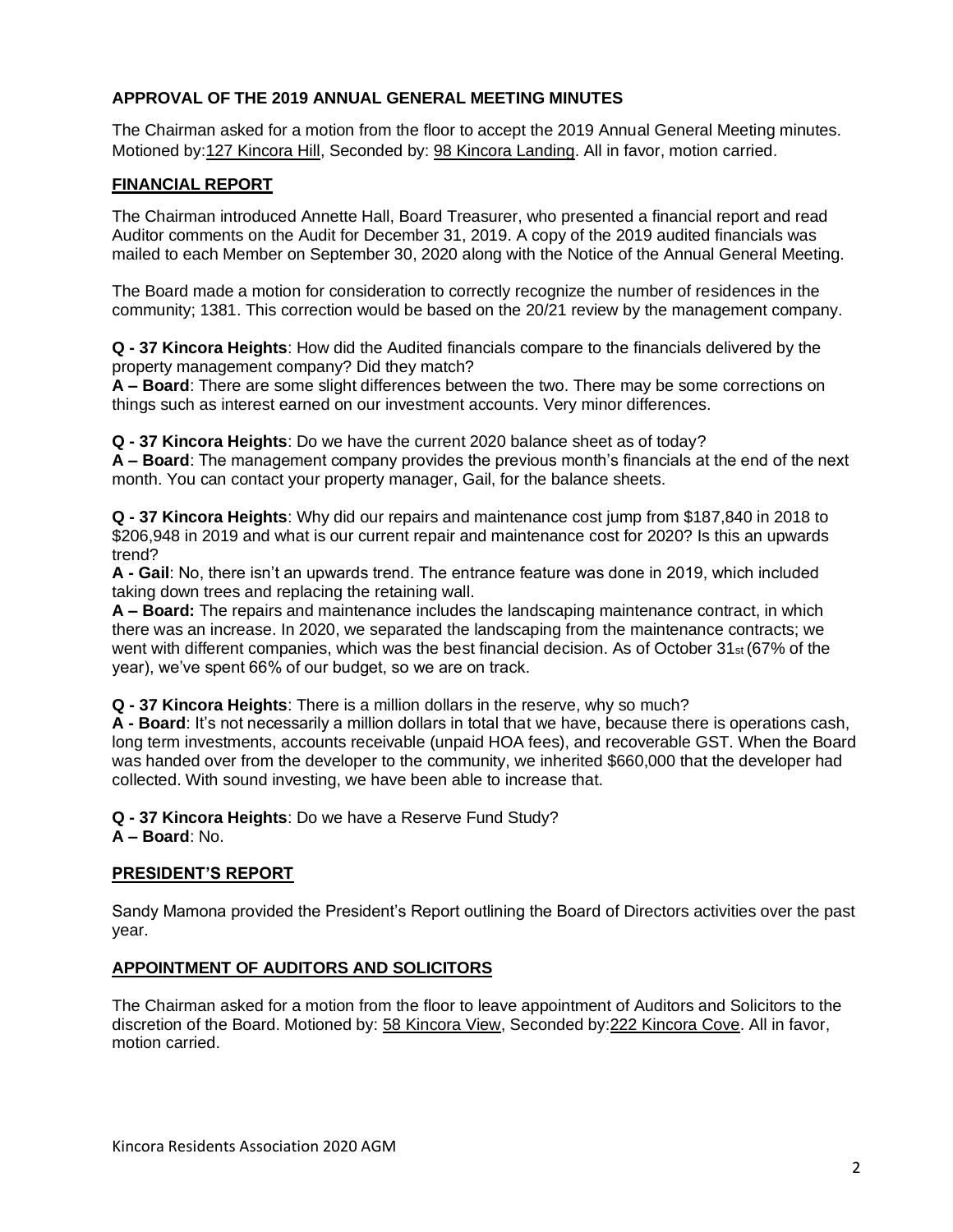# **RESIGNATION & ELECTION OF THE BOARD OF DIRECTORS**

The current Board of Directors verbally put forth their resignations by way of calling the Annual General Meeting. The Chairman advised that although the Articles of Association provide for no less than three (3) and not more than fifteen (15) Directors, the Board as a governing body, it is more effective in the conduct of business for the Corporation with a maximum of nine (9) members.

The Chairman asked for a motion from the floor that the maximum number of Directors to be elected to the Board at the Annual General Meeting on October 13, 2020 be set at nine (9) members. Motioned by: 127 Kincora Hill, Seconded by: 834 Kincora Bay. All in favor, motion carried.

The Chairman asked for volunteers and or any nominations for the Board of Directors for the next year

| <b>Volunteer/ Nominee</b> |
|---------------------------|
| <b>Annette Hall</b>       |
| Al Baecker                |
| Mike Geaman               |
| Maria Pullen              |
| Allan Moore               |
| Rene Thibodeau            |
| David Pon                 |
| Sandy Mamona              |
| Dale Gordon               |

The Chairman asked for a motion to close the volunteers/nominations. Motioned by: 222 Kincora Cove, Seconded by:834 Kincora Bay. All in favor, motion carried.

The Chairman declared that the above noted volunteers/nominees be elected to the Board of Directors SUBJECT TO obtaining legal advice on Article *Members 5 e) & f)* of the Articles of Association to clarify whether an owner (member) desirous of serving as a Director must reside at their property in Kincora as one of the volunteers is a non-resident owner.

### **NEW BUSINESS AND QUESTION PERIOD**

The Chairman asked for a motion for consideration to introduce a new bylaw for virtual meetings to the Kincora Residents Association Bylaws. Motioned by: 112 Kincora Grove, Seconded by: 37 Kincora Heights. All in favor, motion carried.

### **Q – How would owners vote?**

**A – Board:** They could vote by receiving an invitation, by using a red and green paddle on screen, or by a survey.

**Q – 206 Kincora Glen Rise**: Due to COVID-19, will there be an extension to the deadline for the payment of the 2020 HOA fees?

**A – Board**: Yes, we have extended the deadline for payment to December 31st, 2020.

#### **Q – 124 Kincora Heights**: Who is our landscaping company?

**A – Board**: We have just renewed Explosive Landscaping for another three (3) years. Bradbosh Landscaping and Snow Removal currently does our flower beds; we are looking at other alternatives as they didn't perform to our expectations and we cannot use the city anymore.

**Q – 124 Kincora Heights**: How can we get the city to take better care of our ravine? Can we get it named as a legal natural resort? Kincora Residents Association 2020 AGM 4